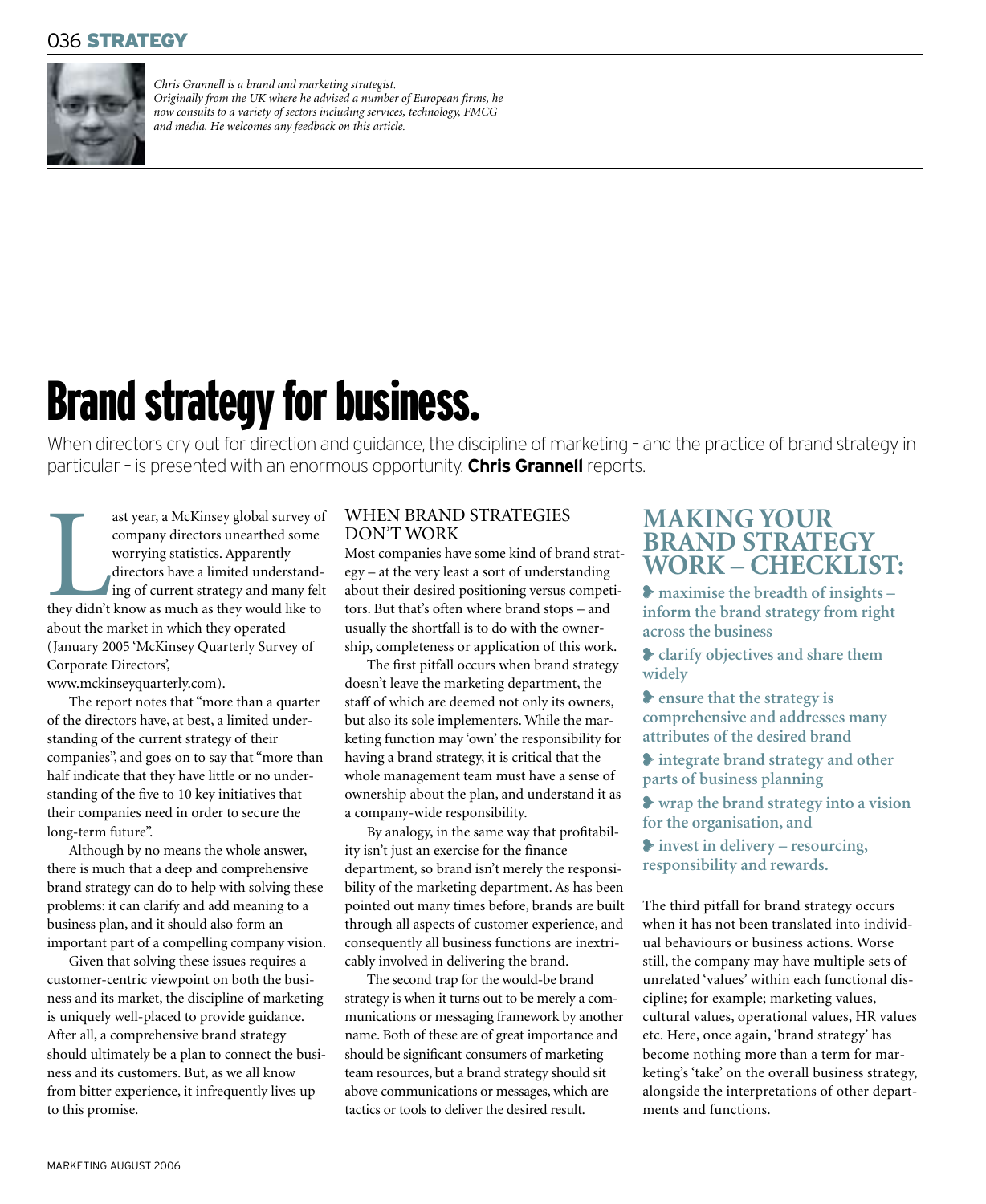#### MAKING YOUR BRAND STRATEGY WORK

So what steps can be taken to ensure that brand strategy lives up to its full strategic potential?

An effective brand strategy cannot be built in isolation – a kind of wish list of the marketing director, or (worse still) the whim of an external 'creative' shop. If a brand strategy is to have broad impact, then it must draw on a similarly broad range of insights and inputs.

Wide consultation across all business functions (preferably backed by research rather than opinion) is critical if the resulting strategy is to resonate with the organisation as a whole. It would surely be madness to expect brand strategy to drive decisions and procedures across the wider business if the formation of this strategy has not been built on insights and information about the issues, demands, constraints and opportunities that feature within this wider picture.

Clarity in objectives is also an important underpinning. Why are we doing this? What do we expect a comprehensive brand strategy to deliver? Answers to questions like these, although seemingly obvious, should be wellcommunicated across the management team.

The brand strategy itself needs to be comprehensive if it is to provide value to all business functions. The days when a couple of pictures of smiling faces and some big words on a page were sufficient are over. At the very least, a statement of intent for the brand should include a set of values (actionable and, ideally, differentiating) and an understanding of the customer purpose that the business aims to serve. It should include the desired perceptual relationship to competitors measured by key attributes, and guidance on a suitable tonality or personality that will resonate with target audiences. It should seek to clarify goals and frame these in customer terms, and it should form a key component of a future vision for the business (more on this in a moment). Depending on the business model and marketplace, there are many other attributes that may also need to be considered within the strategy – such as brand architecture or portfolio mapping.

#### BRAND AND BROADER BUSINESS STRATEGY

If brand strategy is to help address the problems isolated at the start of this article, it must have a close relationship to overall business strategy and goals. But what is this relationship to be? Some commentators have contentiously



# **CG**If a brand strategy is to have broad impact, then it must draw on a similarly broad range of insights and inputs. **99**

suggested that brand strategy has primacy over all other aspects of business strategy, while other more conventional observers believe that an all-encompassing 'business strategy' comes first and that brand strategy is added on later.

In reality, the answer is more subtle. Brand strategy is part of business strategy: it comes before some other components and after others but, significantly, it must have a symbiotic relationship to business goals. Like many other aspects of business strategy and planning, it should be built through iteration – a kind of parallel processing of interconnected issues, data and ideas (for a discussion of the interconnected nature of aspects of business strategy,

see *Confronting Reality: Doing What Matters to Get Things Right*, by Larry Bossidy and Ram Charan). This approach acknowledges the joined-up nature of such strategy – where the implications of making a change in one aspect of the plan will be felt elsewhere. For example, a financially-oriented decision to raise margins is likely to have implications for distribution, which may have a knock-on consequence for brand. On the other hand, a market-led decision to pursue an innovative positioning may imply that R&D budgets need to be increased, with a consequence for short-term profitability.

While brand strategy should drive many business decisions and procedures, it is